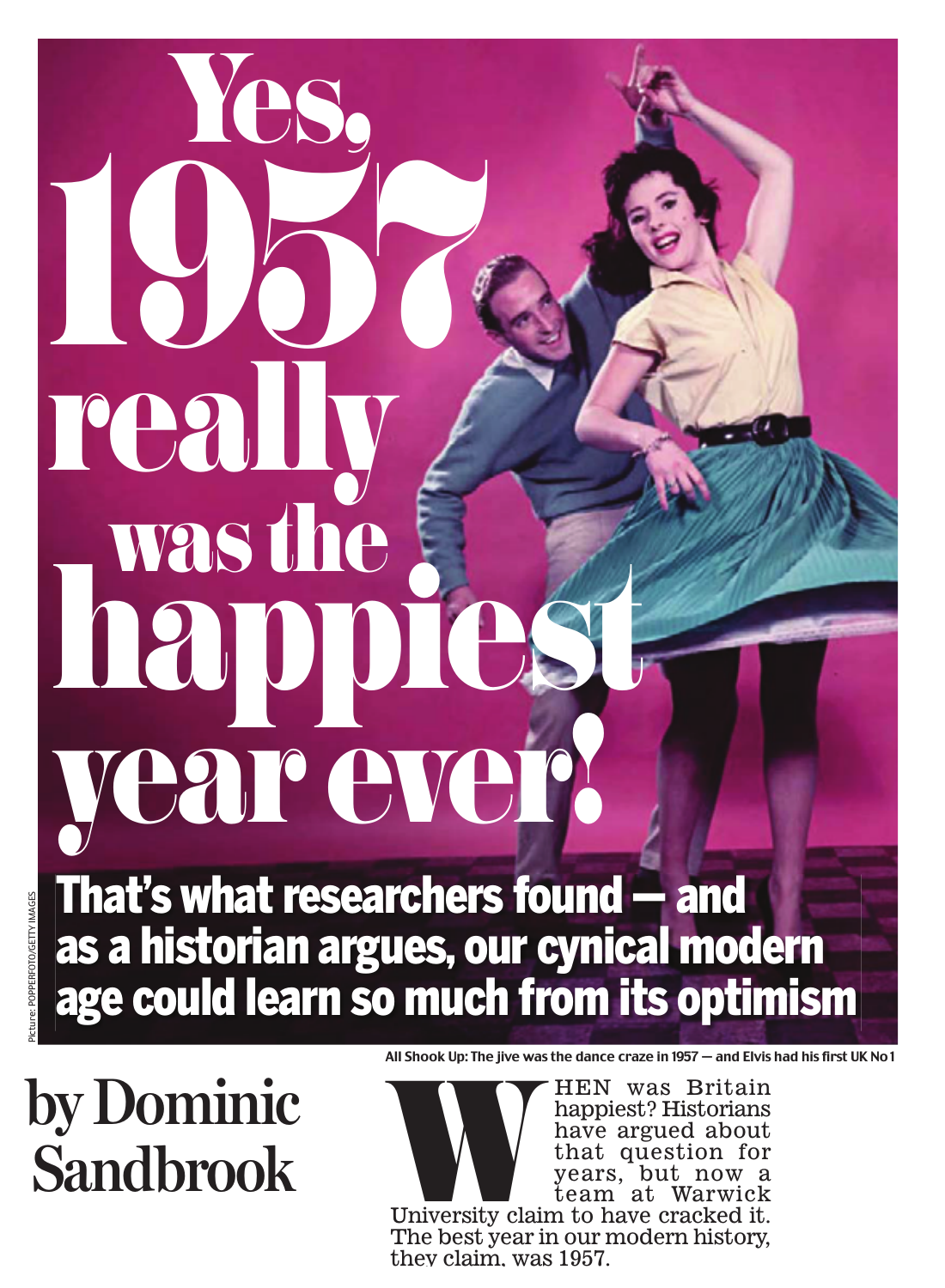y , On the face of it, this might look like an odd choice — 1957 was the year Harold Macmillan became Prime Minister, Paul McCartney first met John Lennon, and astronomer Patrick Moore first appeared on British television.

It was also the year the Queen delivered her first televised Christmas message and Elvis Presley recorded his first British No 1, All Shook Up.

But it was not, by any means, one of modern history's iconic years.

No one has ever written a book celebrating the events and achievements of 1957, as they have with landmark years such as 1914 (the beginning of World War I), 1945 (the end of World War II) or 1989 (the end of the Cold War).

But the Warwick researchers are adamant. After scouring some eight million books published between 1776 and 2009, and counting the use of 'positive words' such as 'peaceful', 'enjoyment' and 'happiness', they claim that all the evidence suggests that 1957 represented the peak, the veritable Everest, of our national well-being.

Having spent the best part of two decades writing about Britain since the Fifties, I might have a few doubts about their research methods, but I can't disagree with their conclusion.

And although self-styled progressives may love to mock the gentle, orderly world of Fifties Britain, I think we could learn a great deal from the days of G-plan furniture, Bakelite radios and Lyons Corner Houses.

To youngsters today, Britain in 1957 must seem like ancient history. This was a land of smoky terraces and neighbourhood pubs, men in greatcoats huddled over their pints of heavy and housewives in headscarves sweeping their steps, a vanishing landscape of pigeon lofts and pools coupons, Muffin The Mule and Hancock's Half Hour.

It wasn't perfect, of course. No society ever is. Britain in the late Fifties had little time for people who were different, for immigrants, gays and lesbians, or for those who just didn't quite fit in. If you walked down some streets in 1957, you could hardly miss the landladies' cards: 'No dogs, no Irish, no coloureds.'

It is too easy, though, to sneer at the supposed failings of our predecessors. Far better, I think, to learn from what they got right — and the truth is that in 1957, Britain got an awful lot right.

Perhaps the most striking thing, given how miserable so many of us are in 2017, is what a cheerful, optimistic people we once were It was only 12 years since the

were. It was only 12 years since the end of World War II, and many towns and cities were still scarred by bomb damage.

> post-war austerity, the great engine of consumerism had

ET after the years of<br>
post-war austerity,<br>
the great engine of<br>
consumerism had<br>
By 1957, the first 'expresso' bars, as<br>
people called them were starting already begun to roar. people called them, were starting to appear, while the first skiffle groups were finding an eager audience.

High Street sales of cars, televisions, and household appliances were at record levels: by the end of the decade eight out of every ten working-class families owned a television, and three in ten owned a washing machine; at the beginning virtually no one owned either.

To put it simply, life was getting better at an astonishing rate.

It was only 20 years since Britain had been sunk in the depths of the Great Depression, yet millions of people were now enjoying comforts and pleasures — a new home, a new car, perhaps even a foreign holiday — that would once have been almost unimaginable.

Indeed, to be young in 1957 was heaven. This was a country with full employment, where you could walk out of one job on Monday afternoon and into a better one on Tuesday morning, where wages were high and rising all the time.

No generation in history had enjoyed the financial and personal

freedom of the teenagers of 1957.

As one working-class youngster told an interviewer: 'Every week I'd buy at least two or three [music] singles. There were so many wellpaid jobs for teenagers connected with the car industry. I'd spend ten pounds every weekend on myself, on clothes, on going out, and, most of all, on music.'

None of this was lost on Harold Macmillan, who positively revelled in the new consumer society. No doubt this explains his famous words in Bedford that July.

'Let's be frank about it,' the Prime Minister told the crowd, 'most of